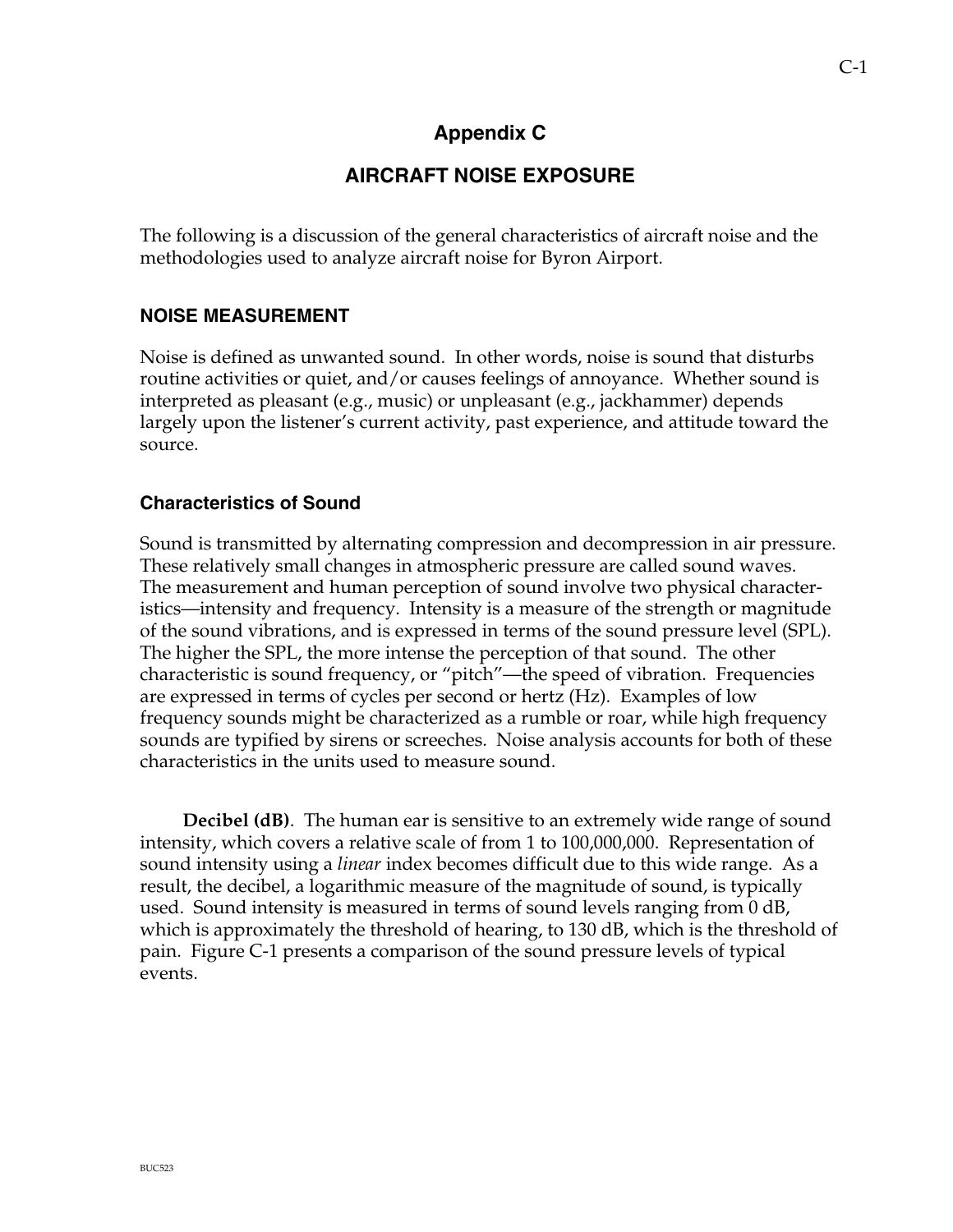

Because of the logarithmic unit of measurement, decibels cannot be added or subtracted linearly (see Figure C-2); however, a number simple "rules" are useful.

- If two sounds of the same level are added, the sound level increases by approximately 3 dB. For example:  $60$  dB +  $60$  dB =  $63$  dB.
- The sum of two sounds of different levels is only slightly higher than the louder level. For example:  $60$  dB +  $70$  dB =  $70.4$  dB.
- Sound from a "point source," such as an aircraft, decreases approximately 6 dB for each doubling of distance.
- Although the human ear can detect a sound as faint as  $1 \text{ dB}$ , the typical person does not perceive changes of less than approximately 3 dB.
- A 10 dB change in sound level is perceived by the average person as a doubling, or halving, of the sound's loudness.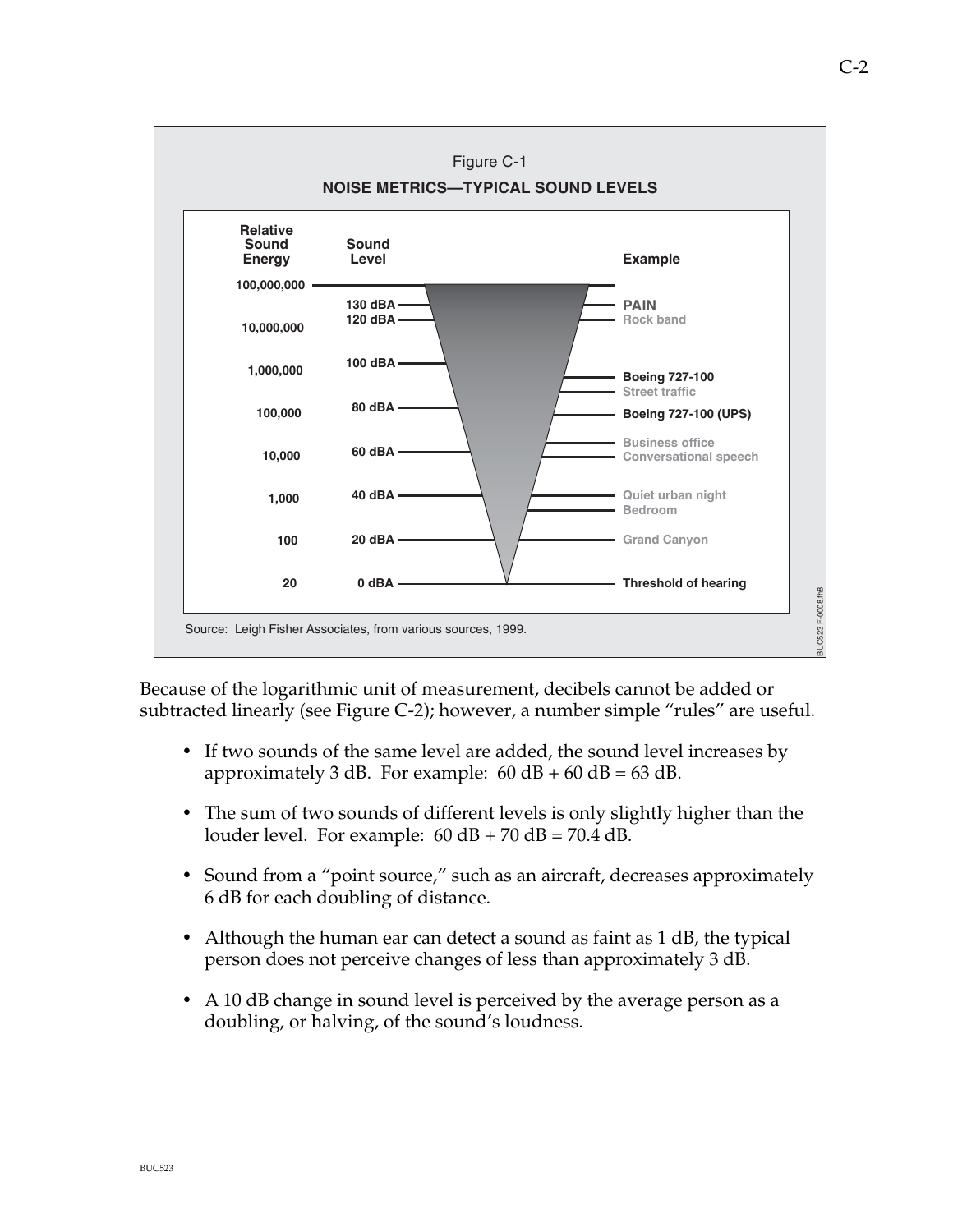

**A-Weighted Decibel**. Humans are most sensitive to frequencies near the normal range of speech communications. "A-weighting" reflects this sensitivity by emphasizing mid-range frequencies and de-emphasizing high and low frequencies (see Figure C-3). Since the A-weighted decibel (dBA) provides a better prediction of human reaction to environmental noise than the unweighted decibel, it is used as the basis for the metrics most frequently used in noise compatibility planning.\*

## **Additional Noise Metrics**

The measurement of sound is not a simple task. Consider typical sounds in a suburban neighborhood on a normal or "quiet" afternoon. If a short time in history of those sounds is plotted on a graph, it would look very much like Figure C-4

On Figure C-4, the background, or residential, sound level in the absence of any identifiable noise sources is approximately 45 dB. During roughly three-quarters of the time, the sound level is 50 dB or less. The highest sound level, caused by a nearby sports car is approximately 70 dB, while an aircraft generates a maximum

—<br>—

<sup>\*</sup>Chantlett, E. T., *Environmental Protection,* McGraw-Hill Book Co. New York, 1973.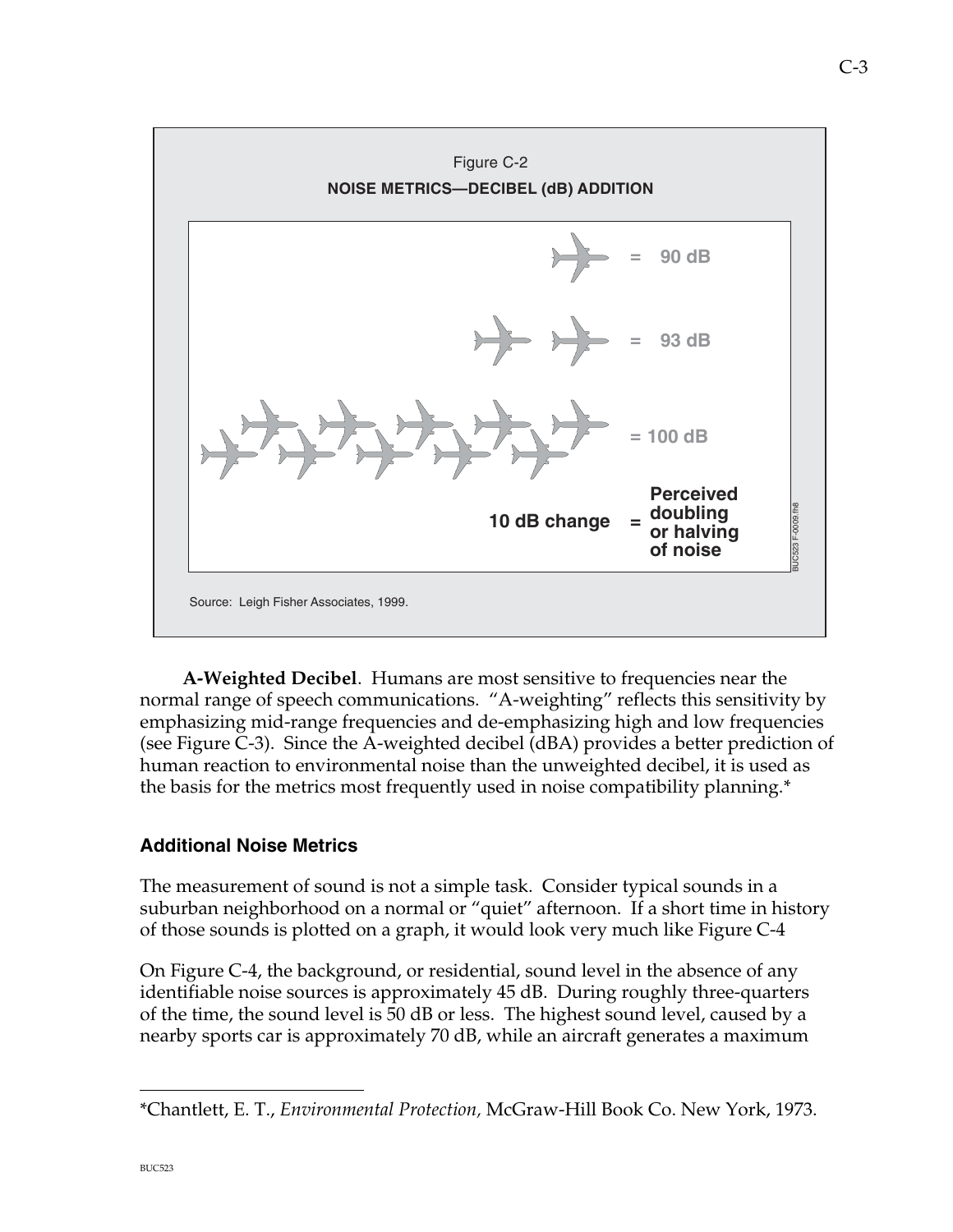

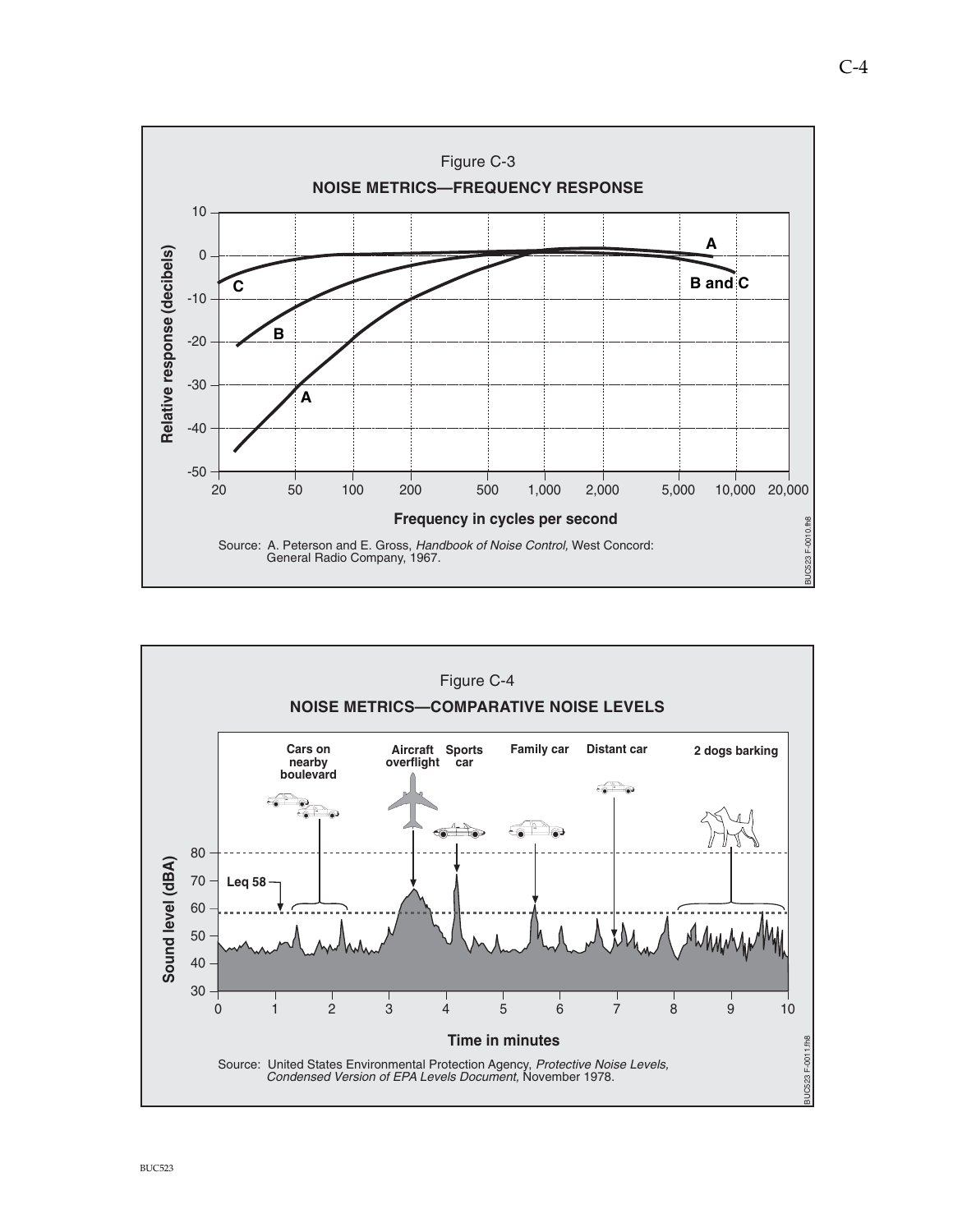sound level of about 68 dB. The following subsections provide a discussion of how variable community noise is measured.

**Maximum Sound Level**. One way of describing noise is to measure the maximum sound level—typified by the sports car at 70 dB on Figure C-4. The maximum sound level measurement does not account for the duration of the sound. Studies have shown that human response to noise involves both the maximum level and its duration. For example, the aircraft in this case is not as loud as the sports car, but the aircraft sound lasts longer. For most people, the aircraft overflight would be more annoying than the sports car. Thus, the maximum sound level alone is not sufficient to predict reaction to environmental noise.

**Sound Exposure Level**. Clearly, the longer a noise lasts the more it disrupts activity and the more annoying it is likely to be. Laboratory tests indicate that the acceptability of noise decreases at a rate of roughly 3 dB per doubling of duration.\* In other words, two sounds would be judged equally acceptable if one had an intensity of 3 dB more than the other, but half the duration of the other. Accordingly, a second way to describe noise is to measure the sound exposure level (SEL), which is the total sound energy of a single sound event. By accounting for both intensity and duration, SEL allows us to compare the "annoyance" of different events. One way to understand SEL is to think of it as the sound level you would experience if all of the sound energy of a sound event occurred in one second (see Figure C-5). This normalization to a duration of one second allows the direct comparison of sounds of different duration. In the sample time history on Figure C-4, the sports car generates an SEL of about 77 dB, while the aircraft generates an SEL of about 81 dB.

—<br>—

<sup>\*</sup>Galloway, William J., "Predicting Community Response to Noise from Laboratory Data," in *Transportation Noises: A Symposium on Acceptability Criteria*, Ann Arbor Science Publishers, Ann Arbor Michigan, 1970.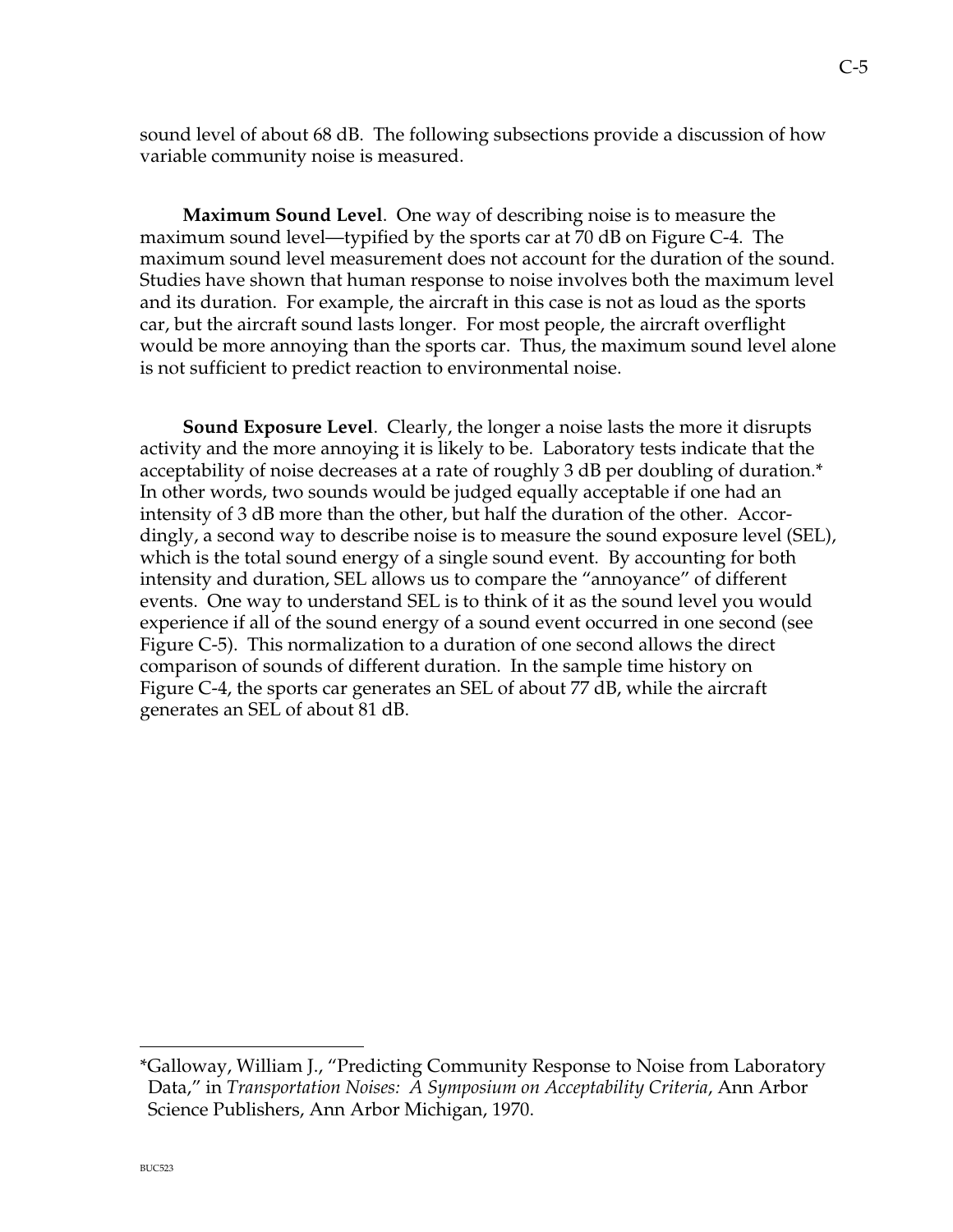

Bourge: Loigh Fisher Associates. 1999.<br>
Bourge: Loigh Fisher Associates. 1999.<br>
Equivalent Sound Level. The maximum sound level and sound exposure level<br>
measure individual events. The number of events can also be an impo **Equivalent Sound Level**. The maximum sound level and sound exposure level measure individual events. The number of events can also be an important consideration in estimating the effect of noise. One way to describe this factor might be to count the number of events exceeding SEL 80 dBA, plus the number that exceed SEL 75 dBA, plus the number that exceed SEL 70 dBA, etc. A more efficient way to describe both the number of such events and the sound exposure level of each is the time-average of the total sound energy over a specified period (see Figure C-6), referred to as the equivalent sound level  $(L_{eq})$ . Research indicates that community reaction to noise corresponds to the total acoustic energy that is represented by the  $L_{eq}$ . In the example shown on Figure c-6, the  $L_{eq}$  is roughly 56 dBA. This accounts for all of the sound energy during the sample period and provides a single-number descriptor.

**Duration (dose)**

Source: Leigh Fisher Associates, 1999.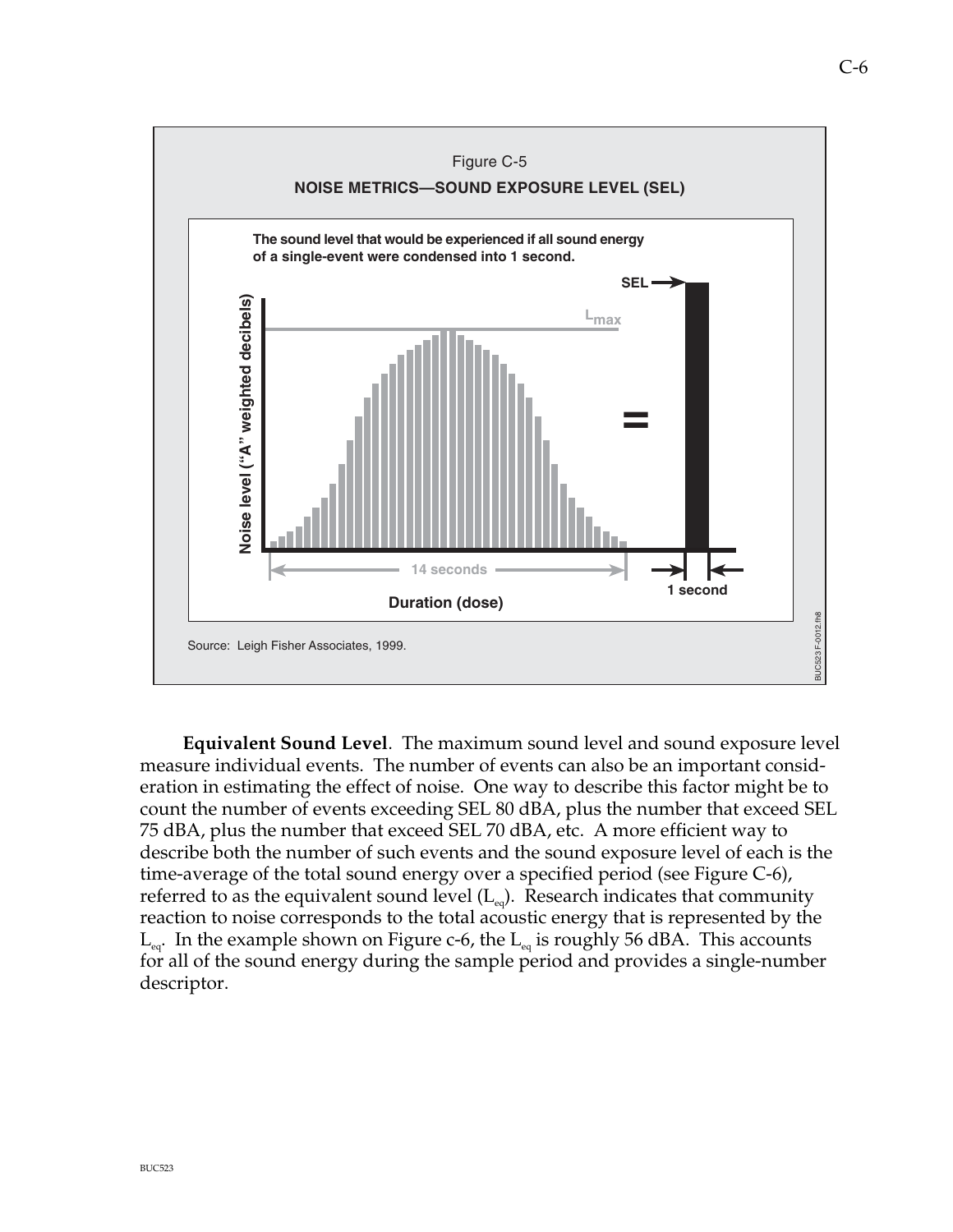

**Example 12.1**<br> **Example 18.1** Finder Associates, 1999.<br> **Example 18.1** Finder Associates, 1999.<br> **Day-Night Average Sound Level**. One additional factor is also important im<br>
emeasuring sound—the occurrence of sound event **Day-Night Average Sound Level**. One additional factor is also important in measuring sound—the occurrence of sound events during nighttime hours. People are normally more sensitive to intrusive sound events at night, and the background sound levels are normally lower at night because of decreased human activity. Therefore, noise events during the nighttime hours are likely to be more annoying than noise events at other times. To account for these factors, the day-night average sound level (DNL) adds a 10 dB penalty to sound levels occurring during the nighttime period (10:00 p.m. and 6:59 a.m.) (see Figure C-7). In essence, DNL is the 24-hour equivalent sound level (or  $L_{eq}$  24), including the 10 dB penalty. This 10 dB penalty means that one nighttime sound event is equivalent to 10 daytime events of the same level. DNL has been identified by the U.S. Environmental Protection Agency (U.S. EPA) as the principal metric for airport noise analysis.\*

DNL is expressed as an average noise level on the basis of annual aircraft operations for a calendar year. To calculate the DNL at a specific location, SELs for that particular location are determined for each aircraft operation (landing or takeoff). The SEL for each operation is then adjusted to reflect the duration of the operation

—<br>—

<sup>\*</sup>U.S. Environmental Protection Agency, *Information on Levels of Environmental Noise Requisite to Protect Public Health and Welfare with an Adequate Margin of Safety*, U.S. EPA Report No. 550/9-74-004, 1974.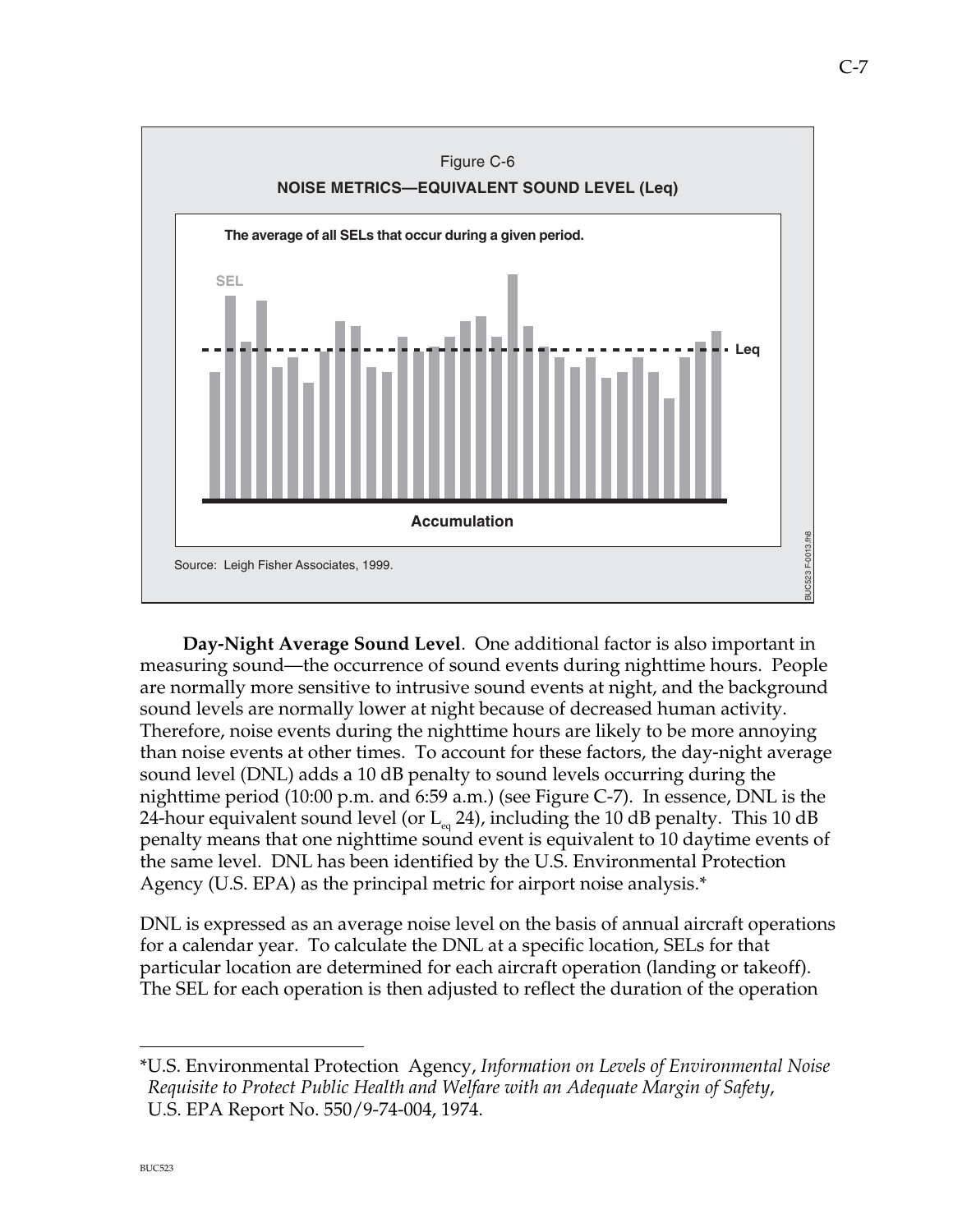

and arrive at a "partial" DNL for the operation. The partial DNLs are then added logarithmically—with the appropriate penalty for those operations occurring during the nighttime hours—to determine total noise exposure levels for the average day of the year.

The logarithmic addition process described earlier also applies to DNL. For example, a DNL increase or decrease of 3 dB would require either a doubling or halving of aircraft operations (assuming the same types of aircraft and the same proportion of nighttime activity). This same change of 3 dB could also be achieved by an average change of 3 dB per aircraft operation.

Source: Leigh Fisher Associates, 1999.<br>
and arrive at a "partial" DNL for the operation. The partial DNLs are then added<br>
logarithmically—with the appropriate penalty for those operations occurring during the nighttime hou DNL is used to describe the existing and predicted cumulative noise exposure for communities in airport environs in most of the United States, and to estimate the effects of airport operations on land use compatibility. DNL has been widely accepted as the best available method to describe aircraft noise exposure and is the noise descriptor required by the FAA for use in aircraft noise exposure analyses and noise compatibility planning.\*

 <sup>\*</sup>Federal Aviation Administration, Federal Aviation Regulations Part 150, *Airport Noise Compatibility Planning*, Appendix A, 1984.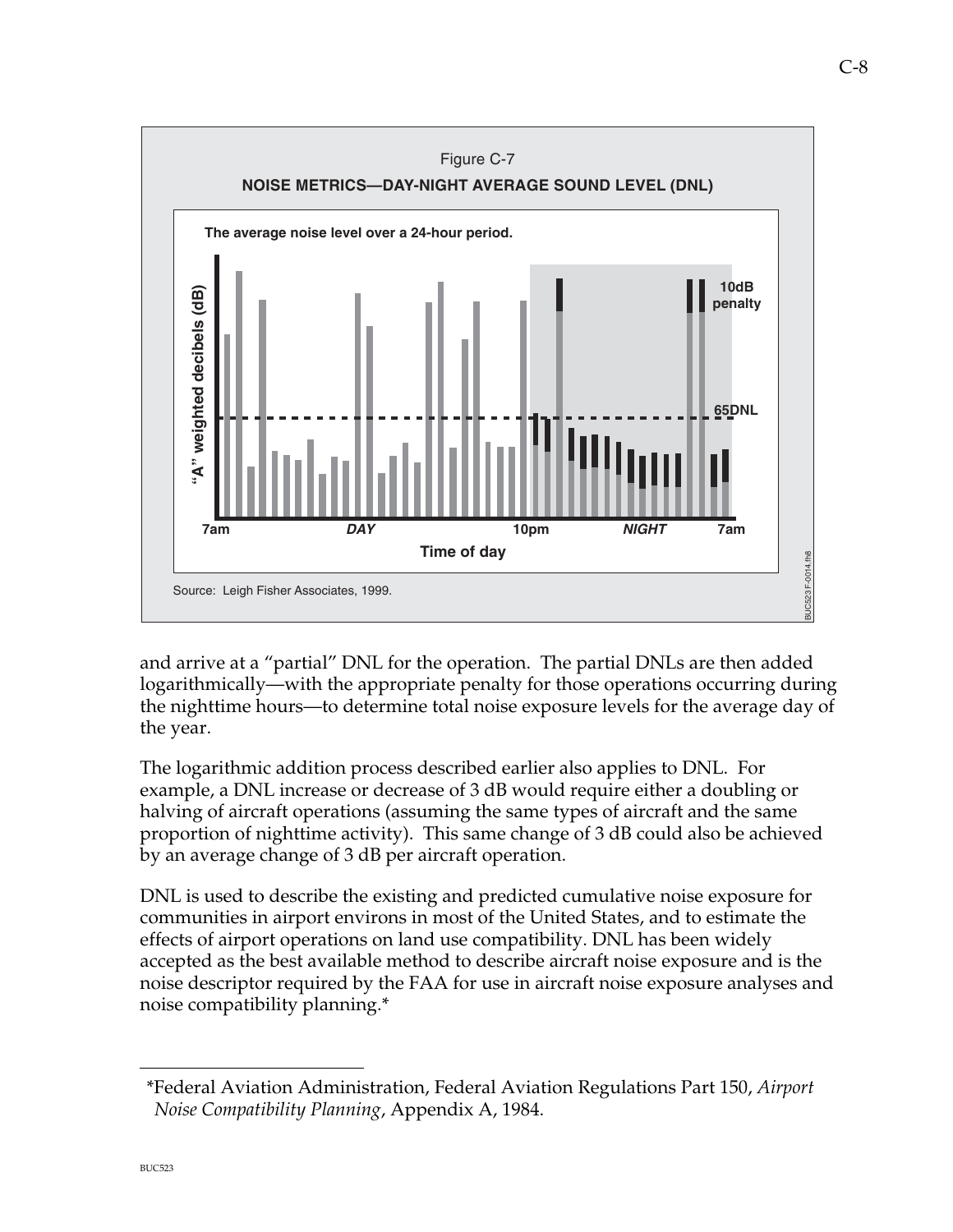**Community Noise Equivalent Level.** A variant of the DNL used in California and Europe is the community noise equivalent level (CNEL). Although FAR Part 150 requires that an airport operator use DNL, the FAA permits use of the CNEL metric for those civil airports in the State of California.A given CNEL value essentially averages the sound levels at a location over a 24-hour average sound level, weighted as follows: (1) aircraft noise occurring during the evening period (7:00 p.m. to 9:59 p.m.) has a 5-dB penalty, and (2) aircraft noise occurring during the nighttime period (10:00 p.m. to 6:59 a.m.) has a 10-dB penalty.\*\* The 5- and 10-dB penalties represent the added intrusiveness of sounds that occur during sleeping hours, both because of the increased sensitivity to noise during sleep, and because ambient sound levels during evening and nighttime hours are typically about 5 and 10 dB lower than during daytime hours.

## **INTEGRATED NOISE MODEL**

The FAA's Integrated Noise Model (INM) is a computer model used to develop aircraft noise exposure maps and is the primary means for calculating the level of aircraft noise at and around airports. The INM uses a database of aircraft noise characteristics to predict CNEL or DNL based on user input on the types and number of aircraft operations, annual average airport operating conditions, average aircraft performance, and aircraft flight patterns. Consistent with the CNEL metric, the primary use of the INM is to produce estimates of annual average noise conditions in an airport environs.

### **INM Database**

The INM aircraft database includes information for commercial, general aviation, and military aircraft powered by turbojet, turbofan, or propeller-driven engines. For each aircraft in the database, the following information is provided: (1) a set of departure profiles for each applicable trip length, (2) a set of approach parameters, and (3) SEL versus distance curves for several thrust settings. As described above, SEL is essentially an A-weighted sound level corrected for time-duration effects. Thus, SEL represents the total noise exposure for each individual aircraft event.

## **Noise Contours**

BUC<sub>523</sub>

The noise exposure maps derived from the INM consist of noise contours, or lines of equal noise exposure, expressed in terms of CNEL or DNL. These noise contours are analogous to topographic contour maps in that a set of concentric contours representing successively lower levels of CNEL that extend outward from the airport's runways. According to FAA Order 5050.4A, CNEL 75+ is considered to

<sup>\*\*</sup>California Airport Noise Standards, California Code of Regulations, Title 21, § 5000 *et seq.* 1990.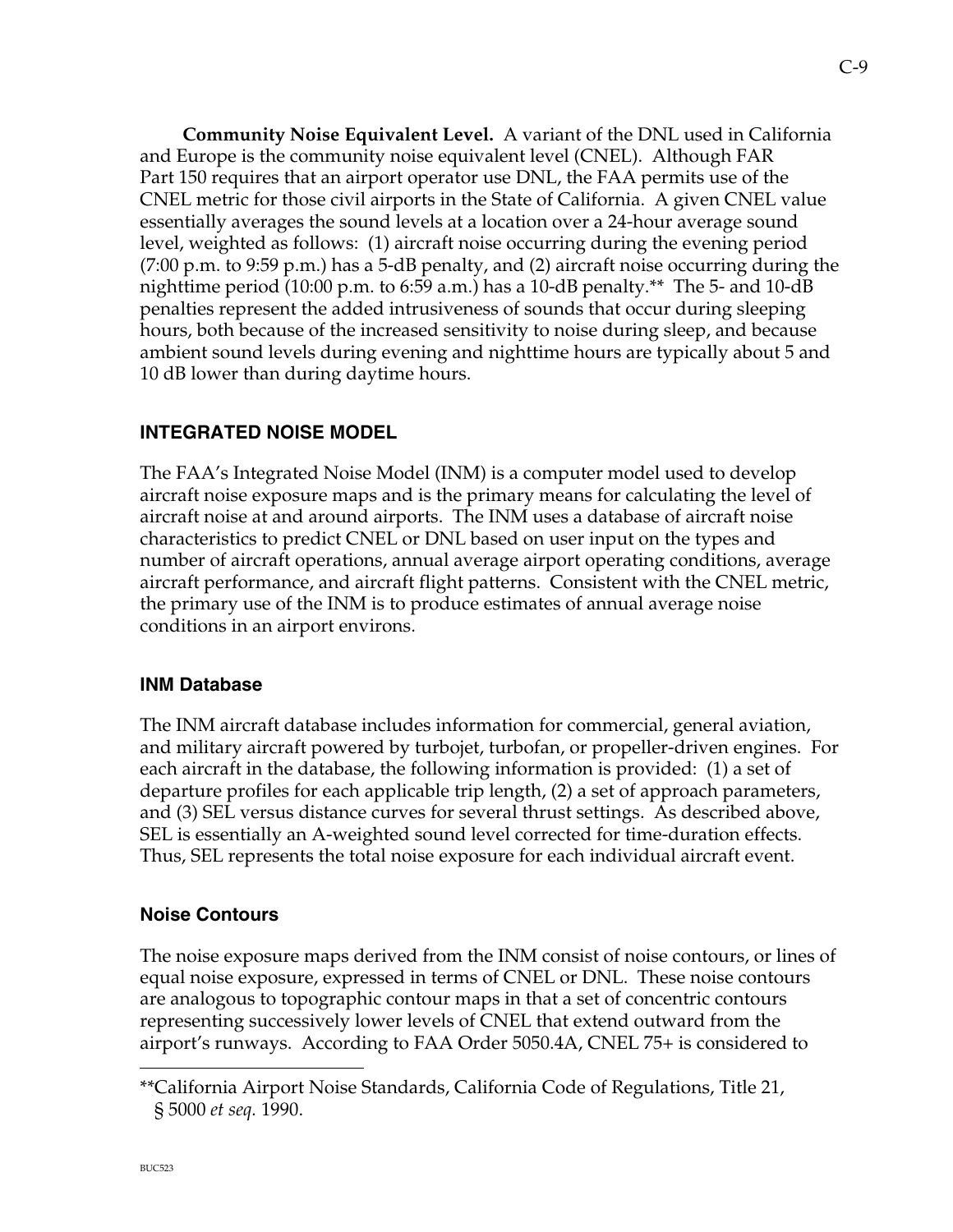represent "severe" noise exposure, while CNEL 65 represents the threshold of "significant" noise exposure.

## **Limitations of Noise Modeling**

The validity and accuracy of noise modeling depend on the basic information used in the calculations. For future airport activities, the reliability of calculations is affected by a number of uncertainties:

- Aviation activity levels—i.e., the forecast number of aircraft operations, the types of aircraft serving the airport, the times of operation (daytime, evening, and nighttime), and aircraft flight tracks—are estimates. The achievement of the estimated levels of activity cannot be assured.
- Aircraft acoustical and performance characteristics are also estimates. When new aircraft designs are involved, aircraft noise data and flight characteristics must be estimated.
- The CNEL and related metrics represent typical human response to aircraft noise. Because people vary in their responses to noise, the CNEL scale can show only an average response to aircraft noise that might be expected from a community, but cannot predict an individual's reaction.
- Single flight tracks are used, as required, in computer modeling to represent a wider band of actual flight tracks.

The above considerations result in more reliable noise contours for existing conditions than those projected for future conditions. Also, noise contours are more reliable closer to the airport. As the distance from the airport increases, the potential for aircraft to deviate significantly from the assumed profiles and flight tracks also increases. Accordingly, noise exposure mapping is best used for comparative purposes rather than for providing absolute values. That is, calculations provide valid comparisons between different projected conditions so long as consistent assumptions are used for all calculations. Thus, sets of CNEL calculations can show (1) which of a series of potential situations would be better, and generally how much better, from the standpoint of noise exposure, or (2) anticipated changes in aircraft noise exposure over time.

### **ASSUMPTIONS USED FOR THIS MASTER PLAN**

This section presents an overview of the assumptions and basic data used in the noise analysis conducted for the Byron Airport Master Plan. An aircraft noise analysis depends largely on aircraft operations data, which include annual aircraft activity levels, fleet mix, stage length data, and operations by time of day. A noise analysis is also dependent on airport operational assumptions, which include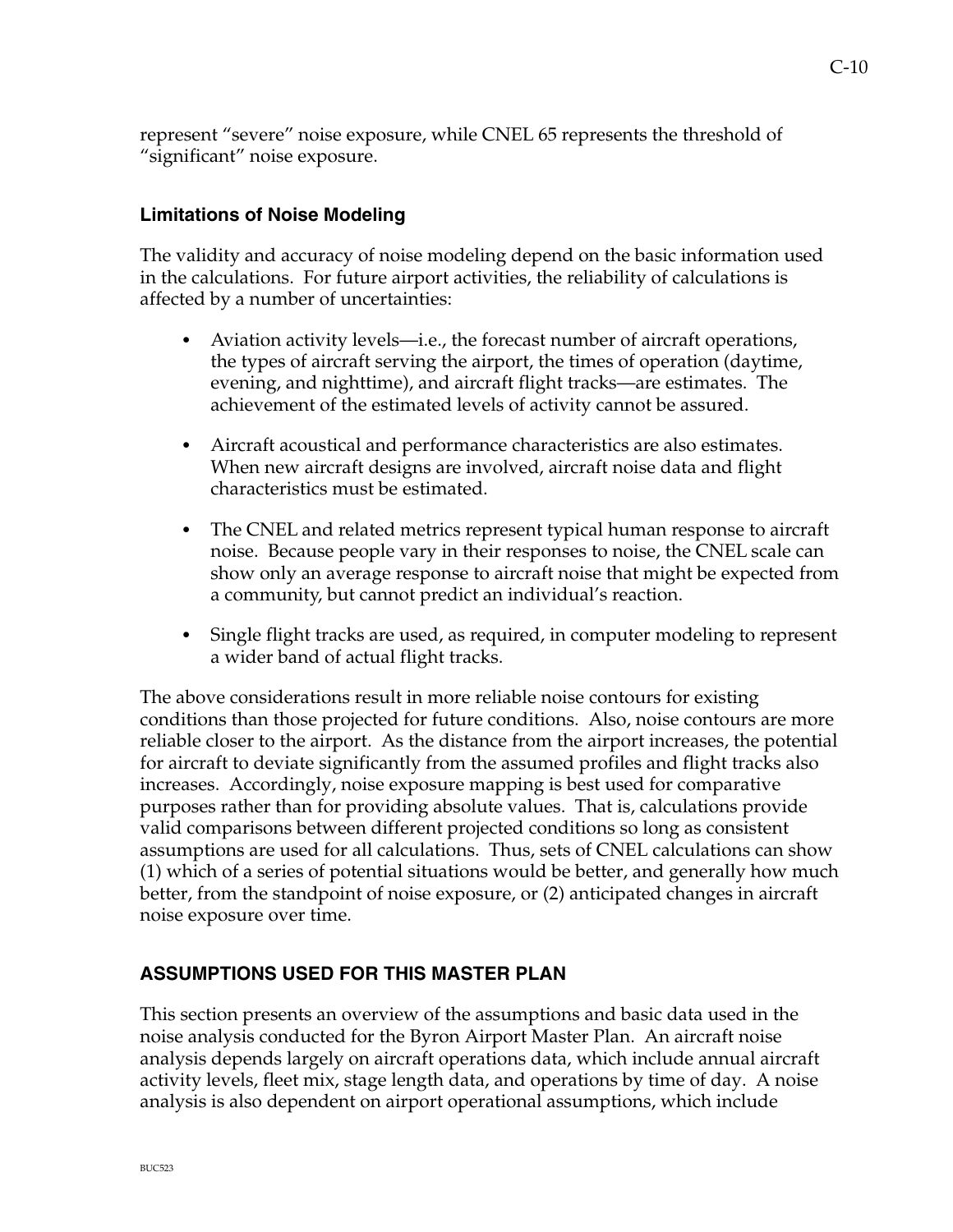information on annual average runway use and flight tracks. Each of these factors is ultimately used as input to the INM to generate noise exposure maps, as discussed in the following paragraphs.

Accurate aircraft operations data are critical to the development of noise contours. Average daily aircraft operations are derived by dividing total annual aircraft operations by 365. Annual and average daily aircraft operations at Byron Airport are provided in Table C-1. As shown, annual aircraft operations are anticipated to increase from 40,000 in 2003 to 64,200 in 2023.

|                        |        | Annual  |                  | Average annual day |  |
|------------------------|--------|---------|------------------|--------------------|--|
|                        | 2003   | $2023*$ | 2003             | 2023               |  |
| Single engine-fixed    | 19,200 | 29,700  | 52.6             | 81.4               |  |
| Single engine-variable | 8,800  | 13,500  | 24.1             | 37.0               |  |
| Multi engine piston    | 1,200  | 2,100   | 3.3 <sub>2</sub> | 5.8                |  |
| Turboprop              | 4,400  | 10,100  | 12.1             | 27.7               |  |
| <b>Business</b> jet    | 400    | 2,800   | 1.1              | 7.6                |  |
| Historic/military jet  | 400    | 400     | 1.1              | 1.1                |  |
| Glider tow plane       | 5,600  | 5,600   | 15.3             | 15.3               |  |
| Helicopter             | 0      | 0       | $\theta$         | $\theta$           |  |
| Total operations       | 40,000 | 64,200  | 109.6            | 175.9              |  |

**Stage length** refers to the average distance an aircraft travels nonstop. Aircraft noise characteristics can vary depending on the takeoff weight of the aircraft. Thus, departure operations in the INM are divided into seven stage length categories that correspond to approximate nonstop flight distances. Each stage length associates the aircraft operation with a takeoff weight that represents a typical fuel requirement. In developing the noise contours for the Byron Airport it was assumed that all aircraft were flying stage lengths of up to but not exceeding 500 miles.

Because 5 and 10 dBA penalties are added for evening and night operations, CNEL contours can vary depending on the **time of day** an operation occurs. Day, evening, and night split assumptions were based on information provided by Byron Airport personnel and the general aviation community and assumed to remain constant in the future for all aircraft categories. It was assumed that the aircraft operations split homogeneously between daytime, evening and nighttime according as follows: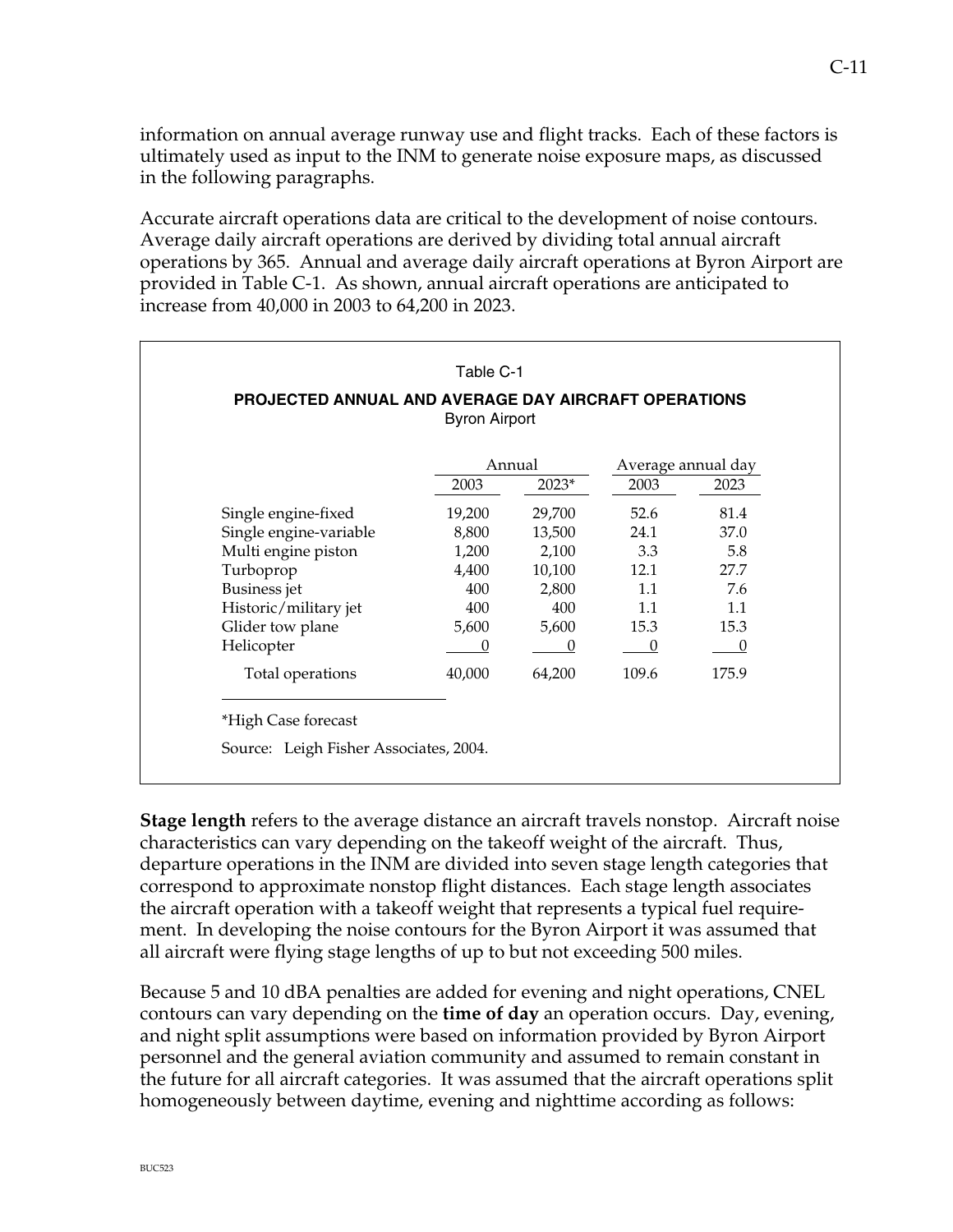daytime—94%, evening—5%, and nighttime—1%., except for the historic military aircraft. It was assumed that these aircraft are unlikely to fly at night; accordingly a 95% daytime—5% evening split was assumed for historic military jets.

The existing and assumed future use of Byron's runways is important in determining where aircraft are flying and what flight tracks pilots are following. The **runway uses** assumed for both 2003 and 2023 are shown in Table C-2.

| <b>RUNWAY USE</b><br><b>Byron Airport</b> |          |          |  |  |
|-------------------------------------------|----------|----------|--|--|
|                                           | Takeoffs | Landings |  |  |
| Piston (single-engine)                    |          |          |  |  |
| Runway 5                                  | $0.0\%$  | $3.0\%$  |  |  |
| Runway 23                                 | 27.0     | 50.0     |  |  |
| Runway 12                                 | 8.0      | 5.0      |  |  |
| Runway 30                                 | 65.0     | 42.0     |  |  |
| Piston (twin-engine), turboprops          |          |          |  |  |
| Runway 5                                  | 0.5%     | 7.0%     |  |  |
| Runway 23                                 | 21.0     | 25.0     |  |  |
| Runway 12                                 | 9.0      | 2.5      |  |  |
| Runway 30                                 | 69.5     | 65.5     |  |  |
| Business jets, historic military jets     |          |          |  |  |
| Runway 5                                  | 0.5%     | $1.0\%$  |  |  |
| Runway 23                                 | 15.0     | 20.0     |  |  |
| Runway 12                                 | 9.5      | 10.0     |  |  |
| Runway 30                                 | 75.0     | 69.0     |  |  |

A flight track is a projection on the ground of an aircraft's path in the sky. Because of meteorological conditions, aircraft types, destinations, and pilot judgment, no two flight tracks are the same. To obtain a clear indication of where aircraft are flying, **generalized flight tracks** were developed based on actual observations and information provided by Airport personnel and the general aviation community. Figure C-8 depicts typical generalized departure, arrival, and touch-and-go flight tracks developed to model noise at Byron.